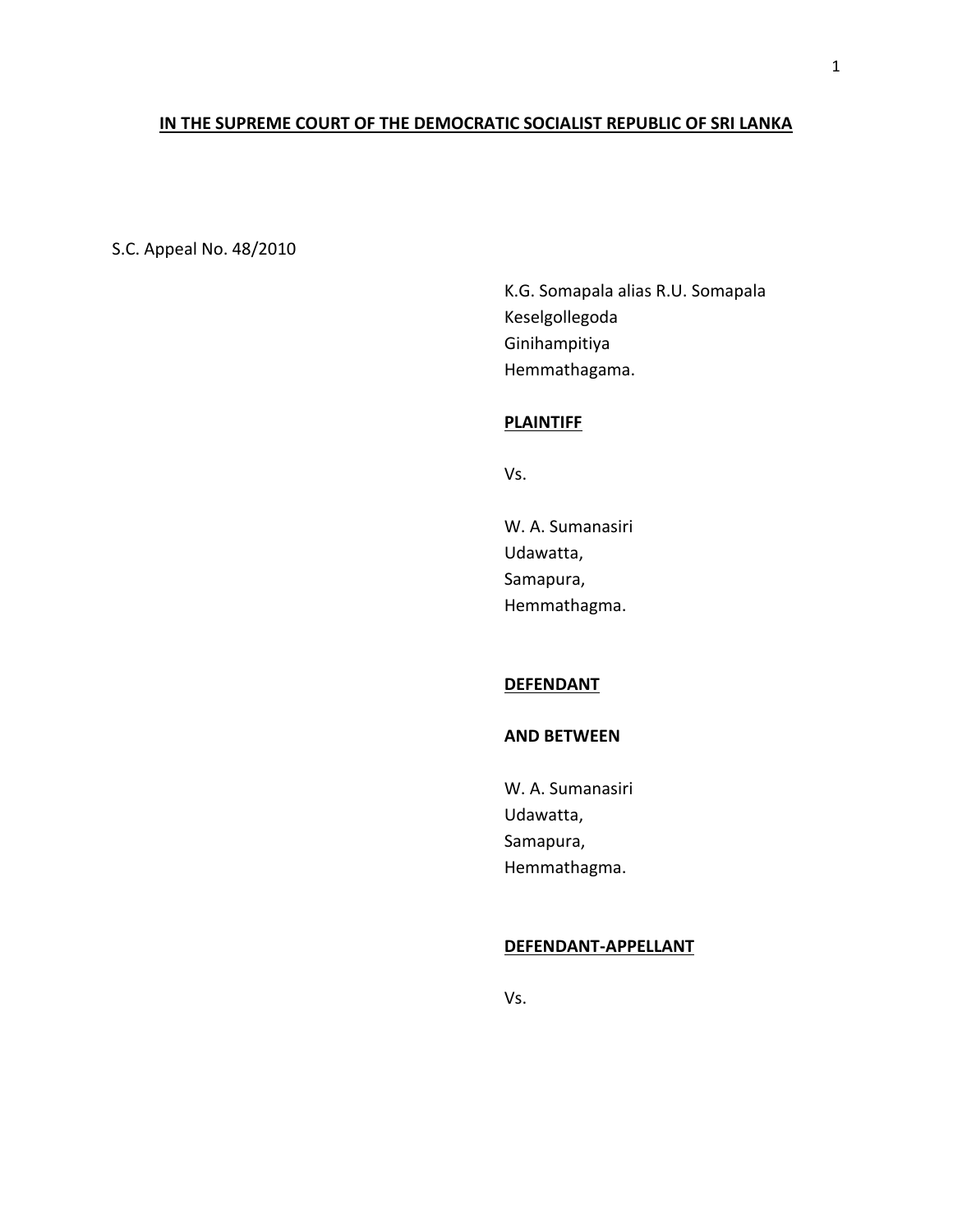K.G. Somapala alias R.U. Somapala Keselgollegoda Ginihampitiya Hemmathagama.

### **PLAINTIFF-RESPONDENT**

### **AND NOW BETWEEN**

W. A. Sumanasiri Udawatta, Samapura, Hemmathagma.

# **DEFENDANT-APPELLANT-PETITIONER**

Vs.

K.G. Somapala alias R.U. Somapala Keselgollegoda Ginihampitiya Hemmathagama.

### **PLAINTIFF-RESPONDENT-RESPONDENT**

| <b>BEFORE:</b>  | Priyasath Dep P.C., J.                                                                   |
|-----------------|------------------------------------------------------------------------------------------|
|                 | Rohini Marasinghe J. &                                                                   |
|                 | Anil Gooneratne J.                                                                       |
|                 |                                                                                          |
| <b>COUNSEL:</b> | Manohara de Silva P.C. with Hirosha Munasinghe<br>For the Defendant-Appellant-Petitioner |

Maura Gunawansa for the Plaintiff-Respondent-Respondent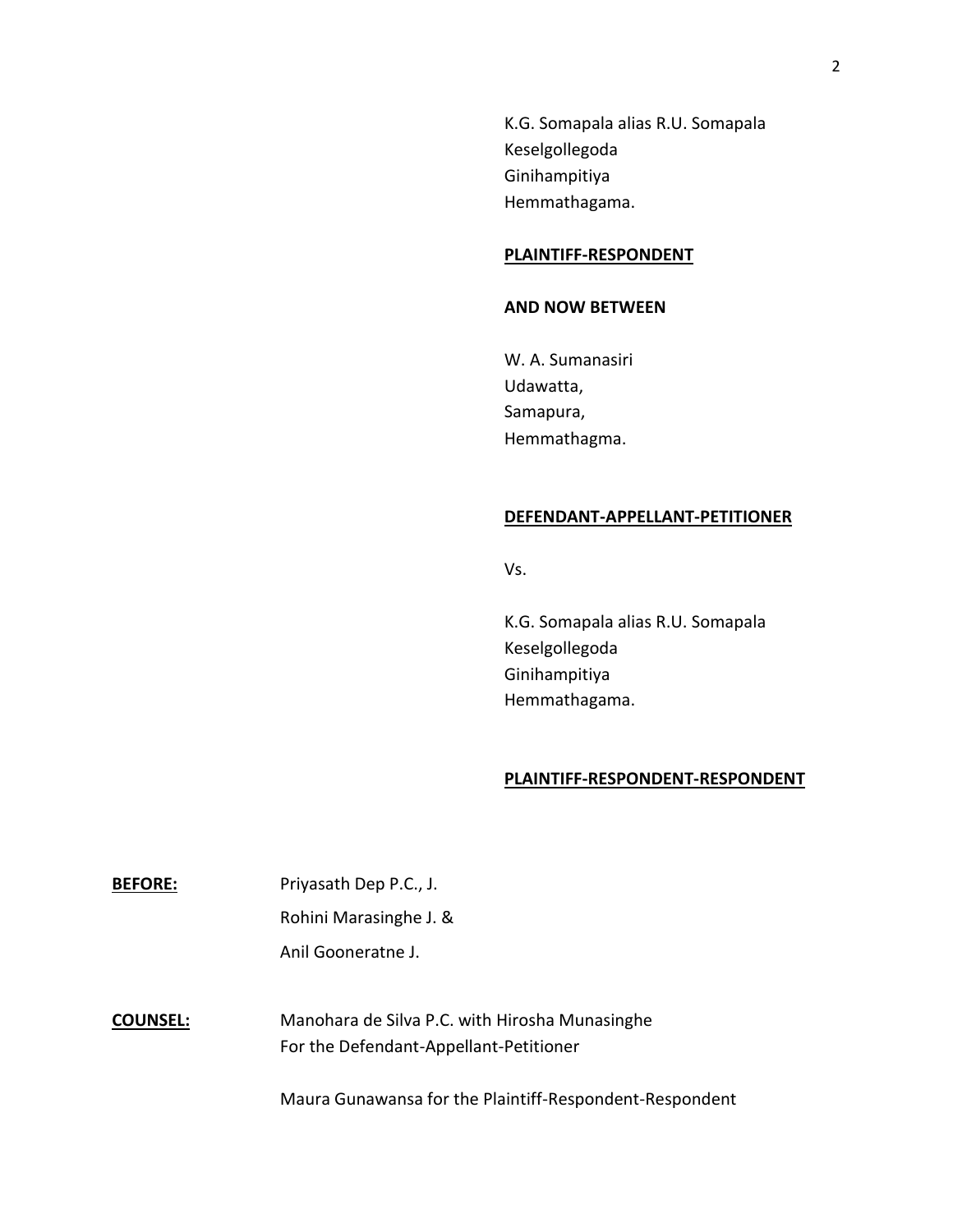#### **ARGUED ON:** 20.05.2015

**DECIDED ON:** 13.11.2015

# **GOONERATNE J.**

This was an action filed in the District Court of Mawanella for a declaration that the Defendant to the original action has violated the conditions of the lease agreements bearing Nos. 2597/2705 and accordingly the agreements terminated. The prayer to the plaint inter alia seeks a declaration of title to ½ share of the property described in the schedule to the plaint and for eviction of Defendant and damages as prayed for in the said prayer to the plaint. To state very briefly, the position of each party revolves on the construction of shop premises in the land in dispute which is admittedly owned by the Plaintiff-Respondent-Respondent. In the area specified in the plan P1, the Plaintiff takes up the position that by lease P2 (2597) Defendant had to construct a shop which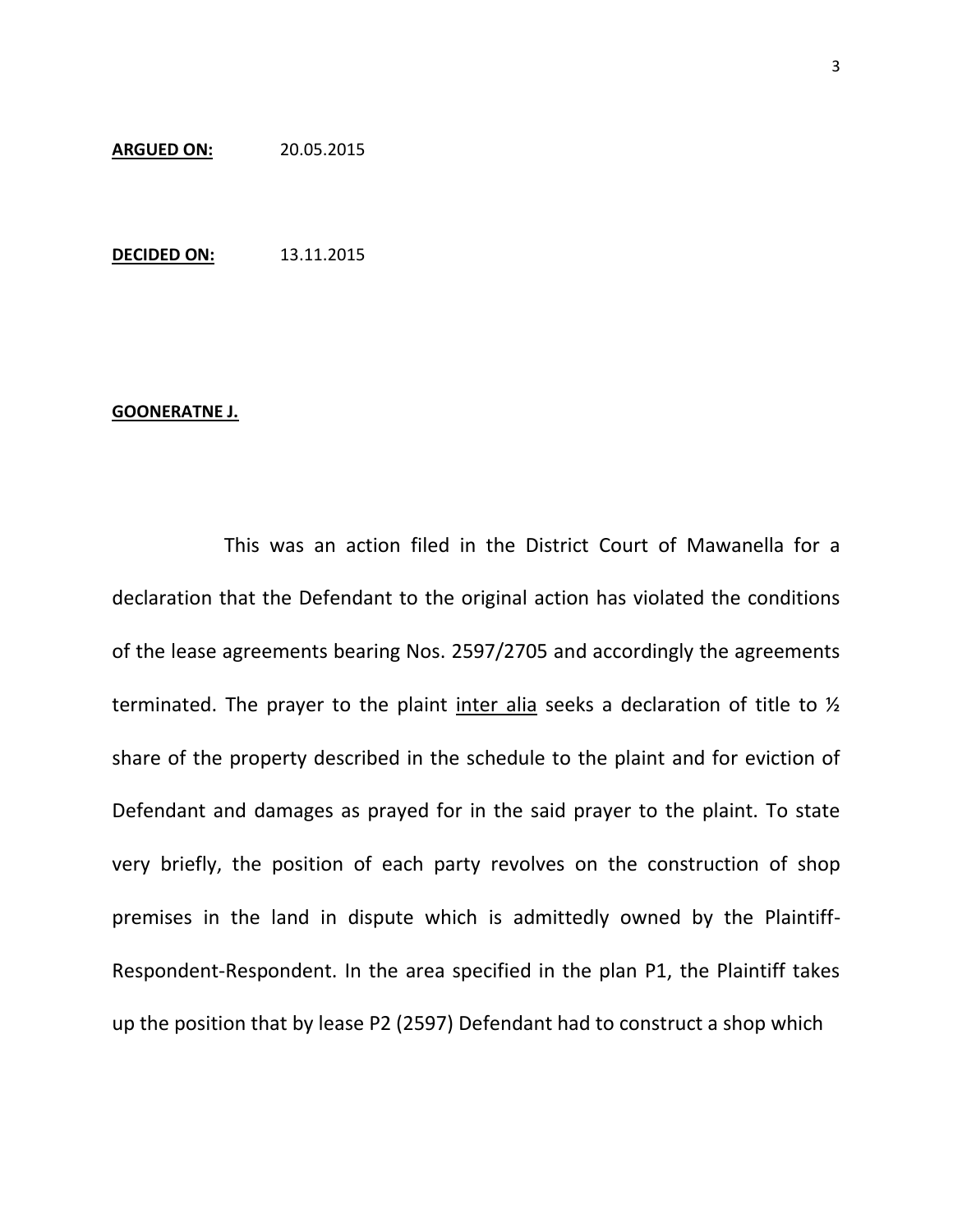constructions starts below the described road level and have a concrete slab built as the roof to enable the Plaintiff to sell betal on it. Lease P2 was operative during 01.04.1998 to 30.03.2014.

The  $2^{nd}$  lease (P3) as stated by the Plaintiff was to operate during the period 01.04.2014 to 30.09.2031, and another shop had to be constructed during the said period on the concrete slab. This would mean construction of two shop premises, on the land in dispute. This position was vehemently denied by Defendant-Appellant-Petitioner, who argued that construction was only for one (1) shop premises and maintained that the lease agreements were in respect of land and not shop premises. Further learned counsel for the Defendant-Petitioner-Appellant argued that subject matter of the two lease agreements are land, in extent of about 10 perches and entirety of land as per the two lease agreements would entitle him for continued possession during the duration of the lease bonds up to the year 2031. Defendant-Appellant-Petitioner also state that he has incurred certain expenses in the construction of the shop premises and plead the sums due by way of a claim in reconvention in para 12 to 15 of his answer.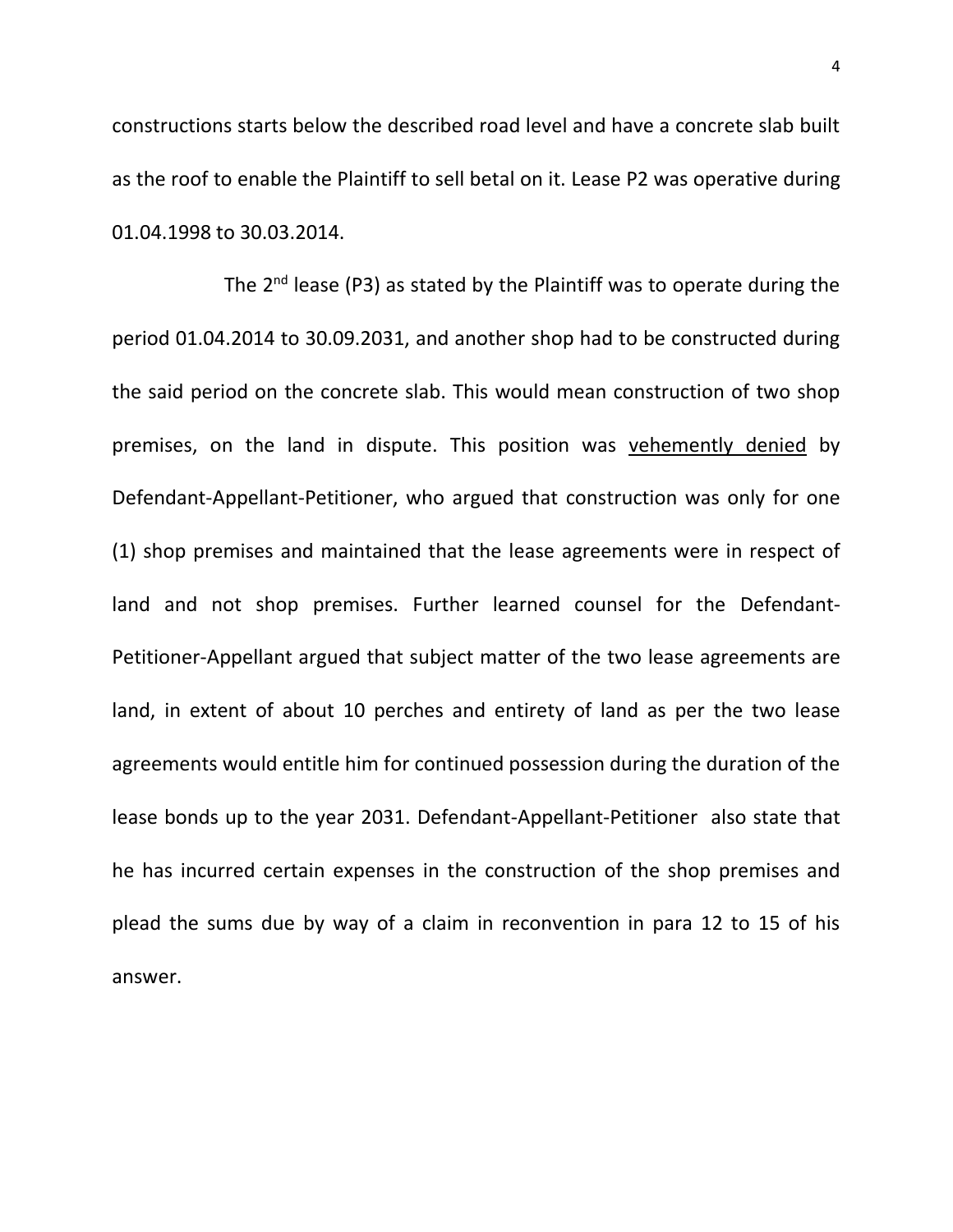Parties proceeded to trial in the original court on 27 issues, plaintiff having raised issue Nos.  $1 - 17$  and the Defendant-Appellant-Petitioner relied on issues 18 to 27. The learned trial Judge has answered Plaintiff's issues in the affirmative in favour of the Plaintiff, except issue No. 2 and had entered judgment in favour of Plaintiff-Respondent-Respondent. All Defendant's issues are answered in the negative as not proved except issue No. 24. The judgment of the learned District Judge was affirmed by the High Court by its judgment dated 09.11.2009. Learned District Judge in a very exhaustive judgment held in favour of the Plaintiff-Respondent-Respondent having considered very many factual positions, relevant to the case in hand.

On appeal the High Court affirmed the judgment of the learned District Judge. This court on 01.06.2010 granted Leave to Appeal on all questions of law set out in paras  $11(a) - (i)$  in the petition dated 18.12.2009. The said questions reads thus:

- (a) The said judgment is contrary to law and against the weight of evidence;
- (b) The learned Judges of the High Court erred in holding that lease marked P3 was in respect of the construction of a separate boutique room;
- (c ) The learned Judges of the High Court erred in holding that the Defendant violated the terms of lease marked P2;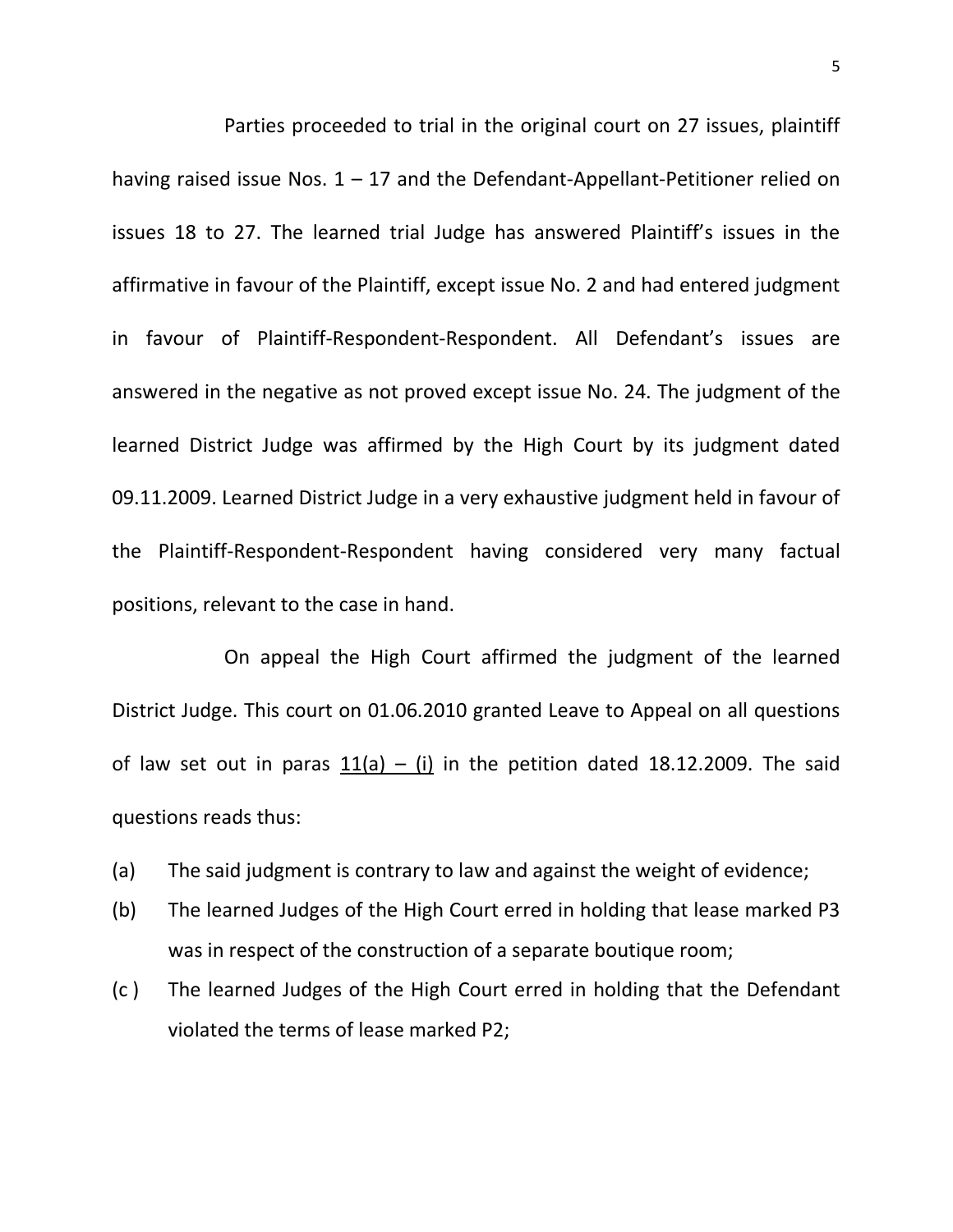- (d) The learned Judges of the High Court failed to consider that the leases marked P2 and P3 were in respect of the same land for two different periods of time;
- (e) The learned Judges of the High Court failed to consider Clause 2 of leases marked P2 and P3 which specifies that the subject matter of the said leases is the land in extent of 10 perches described therein and not a shop premises.
- (f) The learned Judges of the High Court failed to consider that by documents marked P2 and P3, the Plaintiff has leased the land in suit to the Defendant for a total period of 30 years and that in the circumstances, the Judgment of the District Judge preventing the Defendant from entering the second boutique room is wrongful.
- (g) The learned Judges of the High Court failed to consider that the Plaintiff has acquiesced in the construction of the shop at the upper level of the main road;
- (h) The learned Judges of the High Court erred in holding that the parties agreed to construct two boutique rooms;
- (i) The learned Judges of the High Court failed to properly evaluate the evidence.

 The judgment of the High Court focus on three main points i.e (a) whether parties agreed to construct (2) boutique rooms (b) whether the  $2^{nd}$  lease bond is a separate agreement to construct the 2<sup>nd</sup> boutique room and (c) whether the  $2^{nd}$  lease bond was signed to secure a further sum of Rs. 1,75,000/- to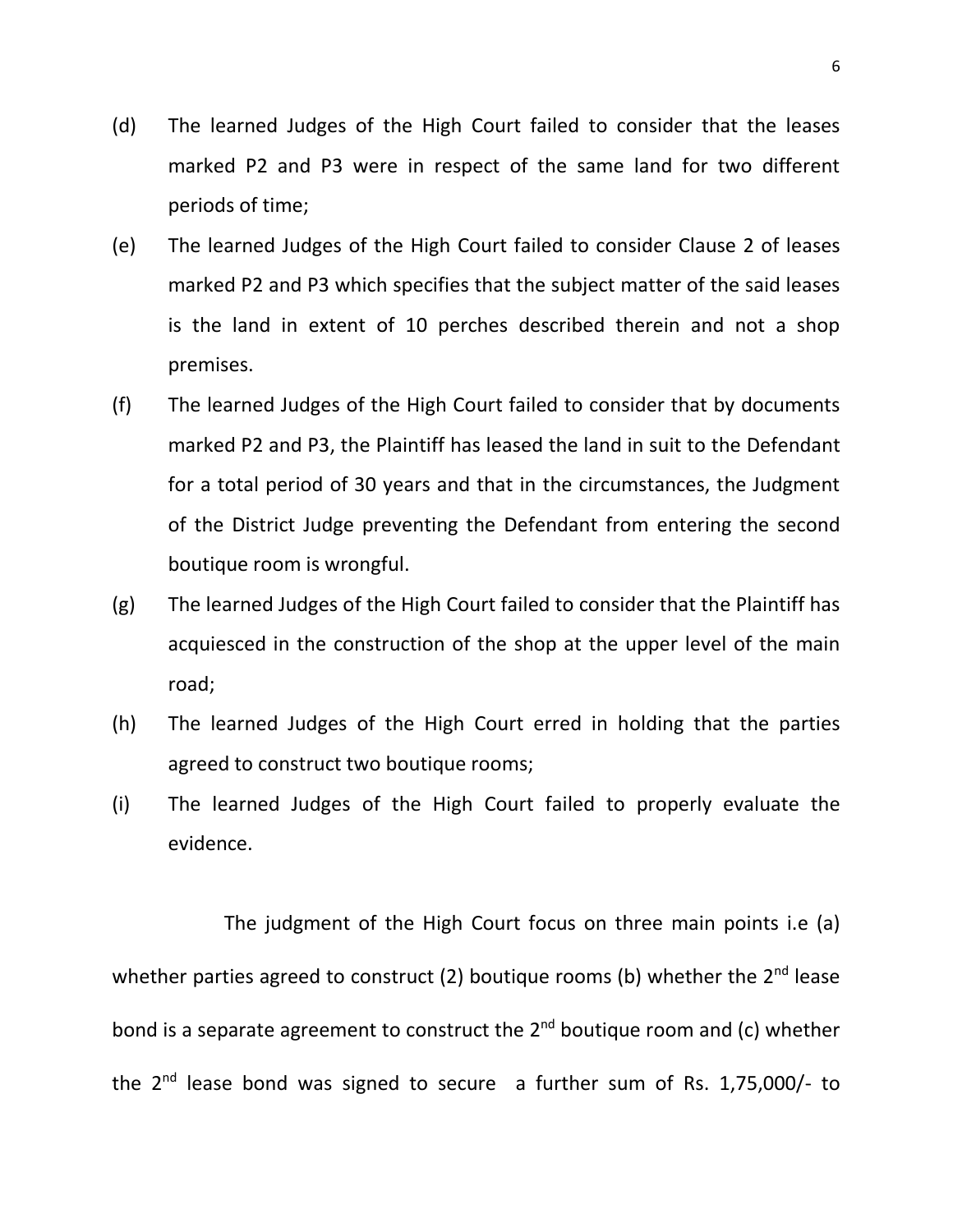construct the original building. Our attention has been drawn by both parties to certain items of evidence which they claim to support each other's case.

On a plain reading of lease bonds P2 & P3, (though not so legible and unclear copies are included in the brief) the P3 lease agreement does not in any way refer to P2 or does not in its simple terms give any indication that it is an extension or was entered as an ancillary agreement to P2 lease agreement. What is noteworthy of both contracts as highlighted by both original courts is that the two agreements refer to separate and distinct periods for due compliance of the agreements. P2 operates during  $1<sup>st</sup>$  April 1998 to 30<sup>th</sup> March 2014. The second lease agreement (P3) was to operate during 01.04.2014 to 30.09.2031. Clause (5) of P2 specifically state a construction of a boutique room. In the lease bond P3 which is due to operate as from 01.04.2014 to 30.09.2031, it's clause (5) refer to a construction of a boutique room. Each lease agreement operates for over 15 years. If one were to bring both lease periods consecutively it's a long lease period of over 30 years, provided its terms and conditions are fulfilled. Within a period of 30 years it is hardly unimaginable to arrive at a conclusion that it was only to construct one boutique room, which was provided by the lease agreements. The evidence led at the trial and on such evidence what is suggested/analysed by both Judges of the District Court and the High Court as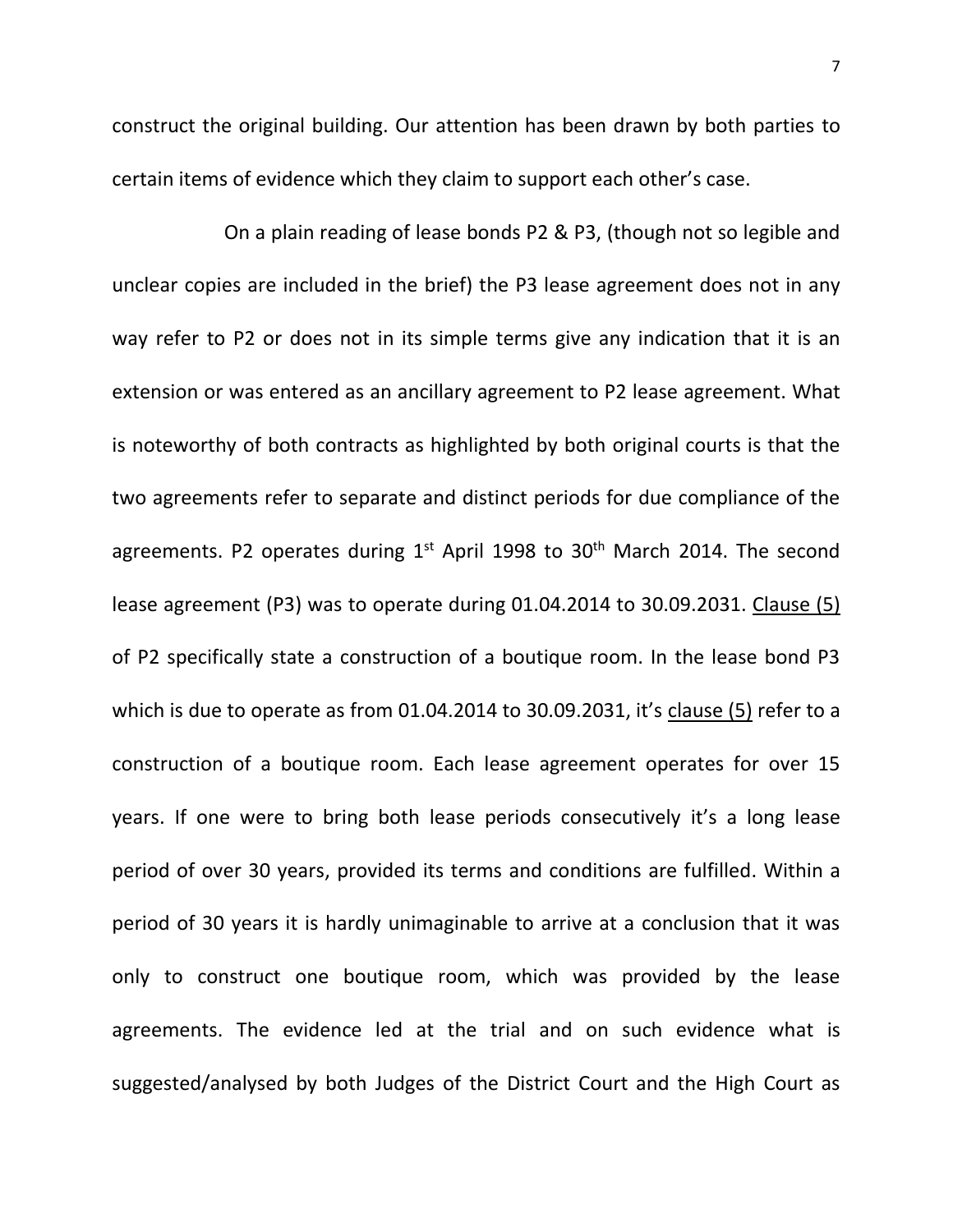regards the construction of two boutique rooms cannot in any way offend the rule contained in Section 92 of the Evidence Ordinance, but such evidence assist both courts to explain and demonstrate the necessity to have two boutique rooms within the available space, as contemplated by the lease agreements.

The law is very firmly built as in the Evidence Ordinance, and Section 91 of the Evidence Ordinance prohibits extrinsic evidence and makes it inadmissible to supersede the agreement in its documentary form. Usually oral evidence cannot be led as a substitute for the document (agreement). Mohamadu Bhai Vs. James (1919) 21 NLR 234; Pathbeniya Vs. Kachohamy 24 NLR 487; 22 NLR 343; 74 NLR 142; (1986) (1) SLR 390. The other cardinal rule in this regard is contained in Section 92 of the Evidence Ordinance but its provisos tends to relax the above position. Proviso (2) enables the existence of any separate oral agreement as to any matter on which the agreement is silent, and not inconsistent with its terms may be proved. Court can in such a situation have regard to the degree of formality of the document itself. 58 NLR 457 at 461; 18 NLR 264; 22 NLR 54. The oral evidence led in the case in hand would not offend basic rules as stated above. It is also relevant to bear in mind that parties generally express themselves in regard to the main outlines of their agreement and leave unexpressed terms upon which they have in fact agreed or deemed to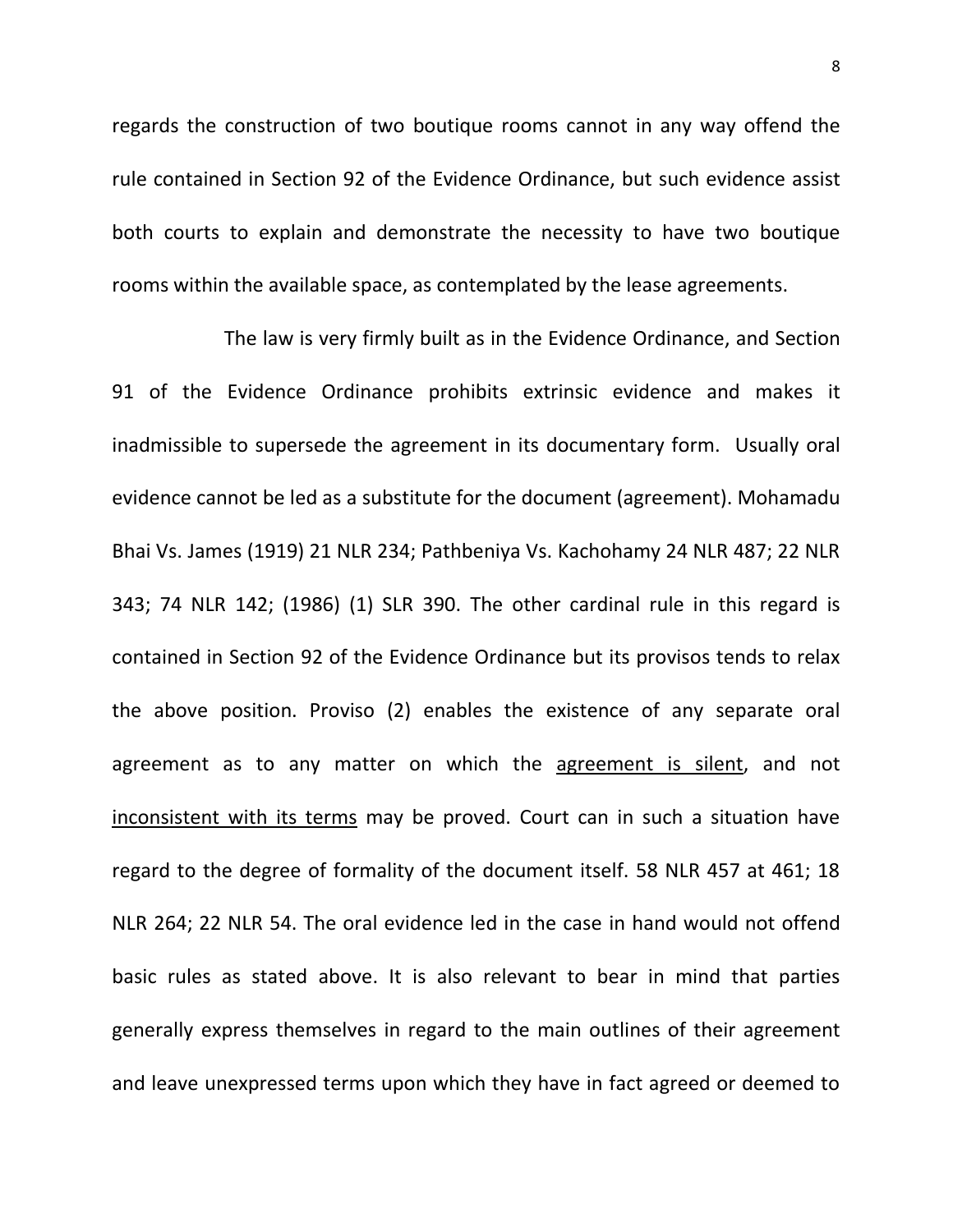have agreed. Thus some terms which they had no intention to exclude had they given their mind to same. In these circumstance oral evidence could be led.

The position of a lessee does not differ from that of persons who are entitled to real rights. The title of a lessee is a defaceable one, and is dependent on the observance of the conditions an covenants incorporated in the lease agreement. Owner of a land naturally will impose certain duties on the lessee by the conditions and terms of the lease agreement. Failure to fulfill the terms and conditions of the lease agreement will result in a breach of agreement, the lessor would be entitled to determine and terminate the lease agreement. It is clear that clause 5 referred to above in P2 & P3 contemplates of two boutique rooms. Issue No. 6 specifically state and refer to the boutique rooms and its roof would be a concrete slabs. Appellant has also admitted this fact in evidence, as regards the concrete slab. I am not in a position to fault the views of the learned District Judge and the High Court Judge on an important item of evidence that transpired at the trial that the  $2<sup>nd</sup>$  boutique room was to be built on the concrete slab. Trial Judge's explanation that it was the reason to have a flight of steps is plausible. Evidence led on this aspect is a question of fact and this court will not unnecessarily interfere on questions of fact. Further I find that issue No. 7 has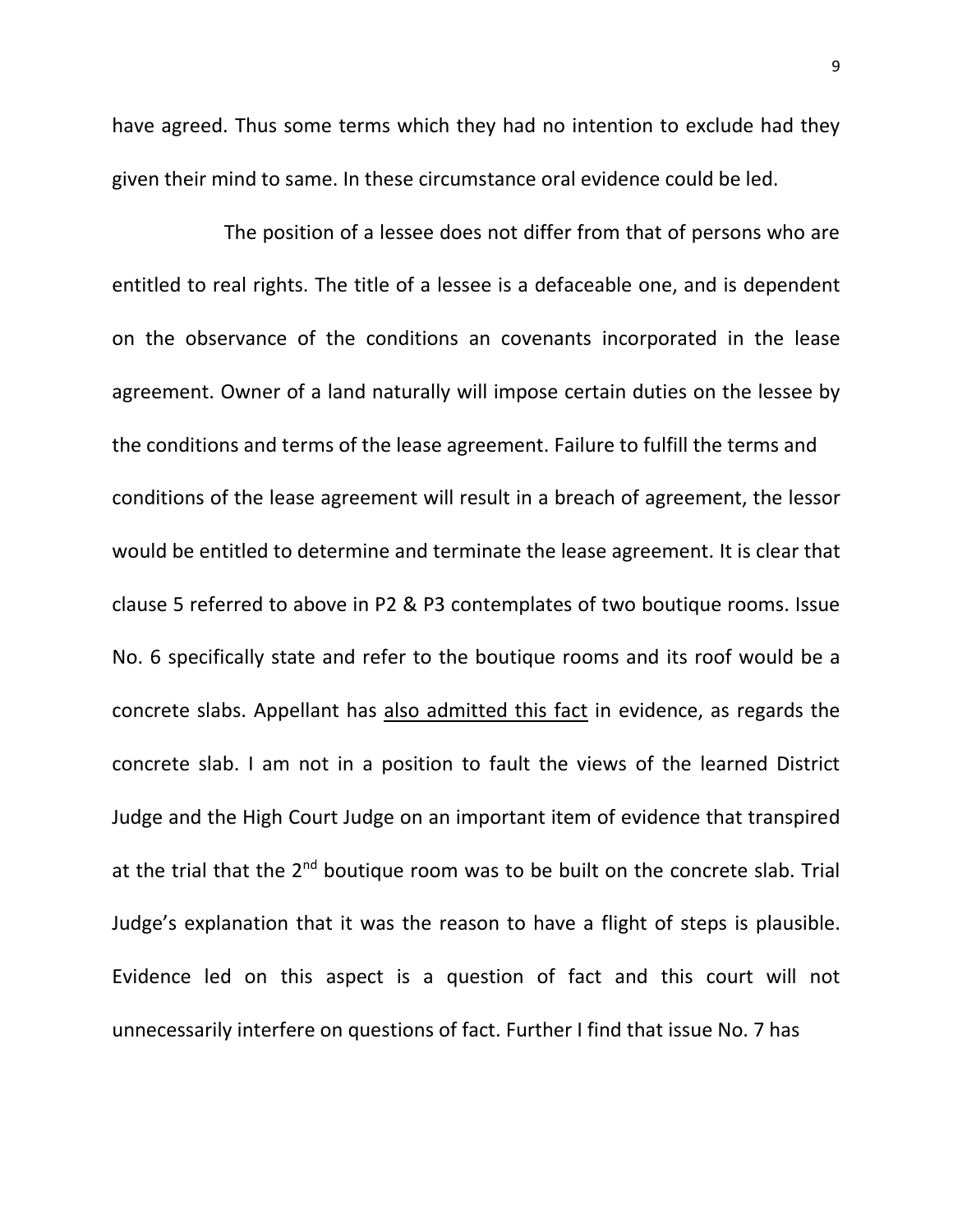been answered by the learned District Judge in the affirmative in favour of Plaintiff-Respondent-Respondent. The said issue relates to construction of another boutique room on the concrete slab.

The Appellant in his evidence state that he had incurred a sum of Rs. 4,51,400/-. This amount exceed the stipulated amount in the lease agreement P2. If that be so, Clause 8 of P2 provides that in the event the stipulated amount exceeds the construction of the boutique room, lessors permission must be sought to utilize extra money for the construction. The evidence led at the trial clearly establish that no such permission was sought. As such the Appellant has breached Clause 8 of P2. Appellant's contention that parties agreed to enter into a further agreement (evidence at folio 106) and document V1 signed on 05.10.1998, enabled him recover amounts incurred as extra sum of money of Rs. 1,75,000/-. V1 no doubt was a disputed document, and not properly proved according to law. At the least, Notary should have been called to prove the document, as P2 & P3 were attested by the same Notary. On the other hand Plaintiff-Respondent-Respondent rejected V1 and went to the extent of alleging it to be a forged document and disputed his signature. In these circumstances will the named Notary (in P2 & P3) take it upon himself to give evidence and support the Defendant-Appellant-Petitioner's case as far as V1 is concerned in breach of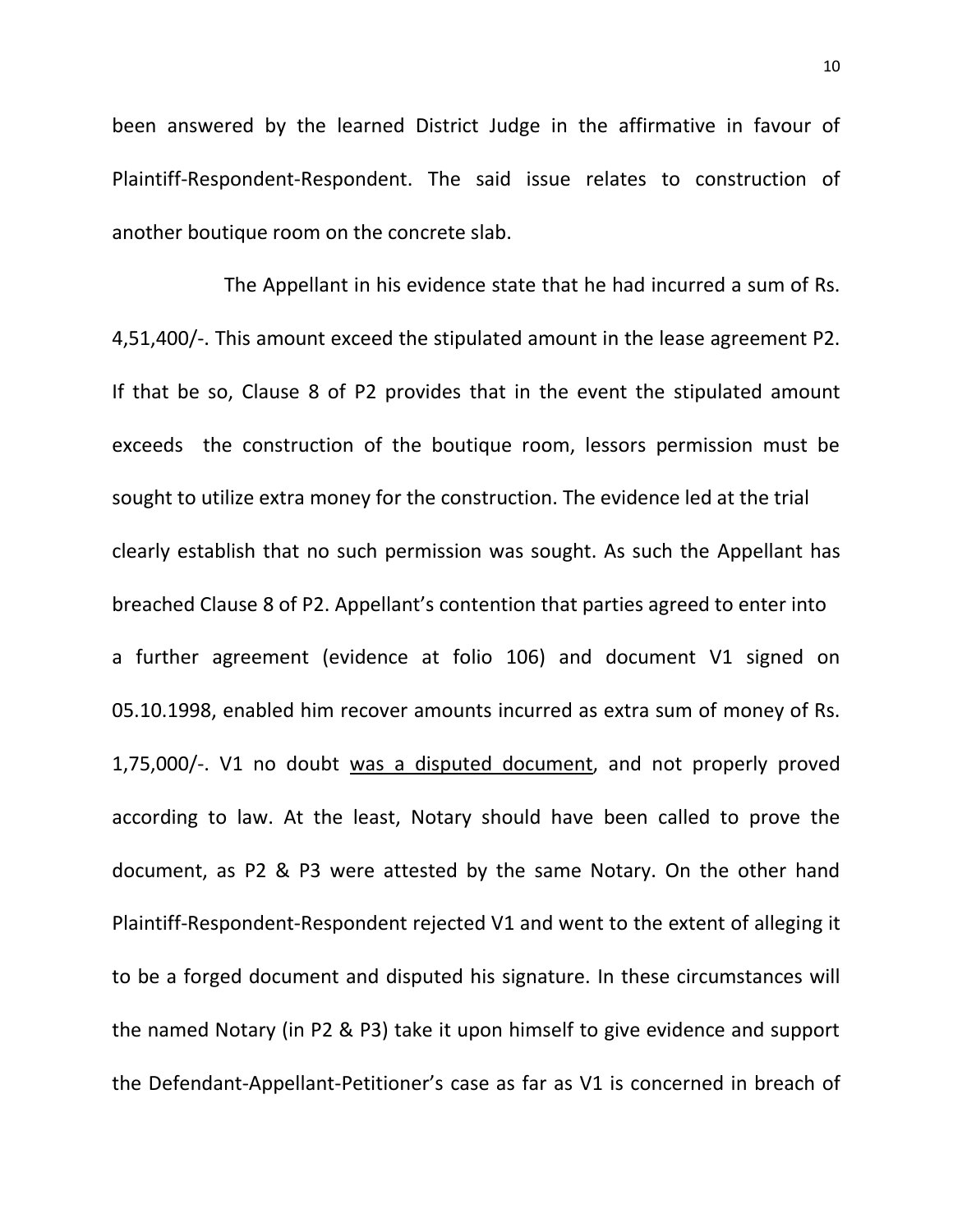the Prevention of Frauds Ordinance, Stamp Duty Ordinance, and the Notaries Ordinance? Why did the Notary not refer to the contents of V1 when lease P3 was executed as V1 according to the Appellant was in existence when P3 was executed? In any event, V1 seems to contradict P3 with the insertion of words තට්ටු දෙකේ ගොඩනැගිල්ලක්.

There is nothing to justify the conclusion that there had been a fresh contract or an extensions to lease agreement P2. The nature of the contract is of such a nature that fulfillment of every term and condition of lease agreements P2 and P3 is essential for its due performance. It was within the contemplation of parties that if the specified sums of money exceed, further performance could be achieved only with approval of the lessor. One cannot rely on a doubtful unproved document as V1 to fulfill Clause 8 of P2.

I observe that title to the property in dispute is not contested by the Defendant-Appellant-Petitioner. Both parties do not deny lease agreements P2 and P3. As such the periods stated therein in each agreement would be an important aspect which was in contemplation of both parties whilst entering into P2 and P3, and if there was due compliance with both agreements by the Defendant-Appellant-Petitioner, he would be entitled to continue in possession till 30.09.2031 (as per P3). It is also clear that the expenses or cost to be incurred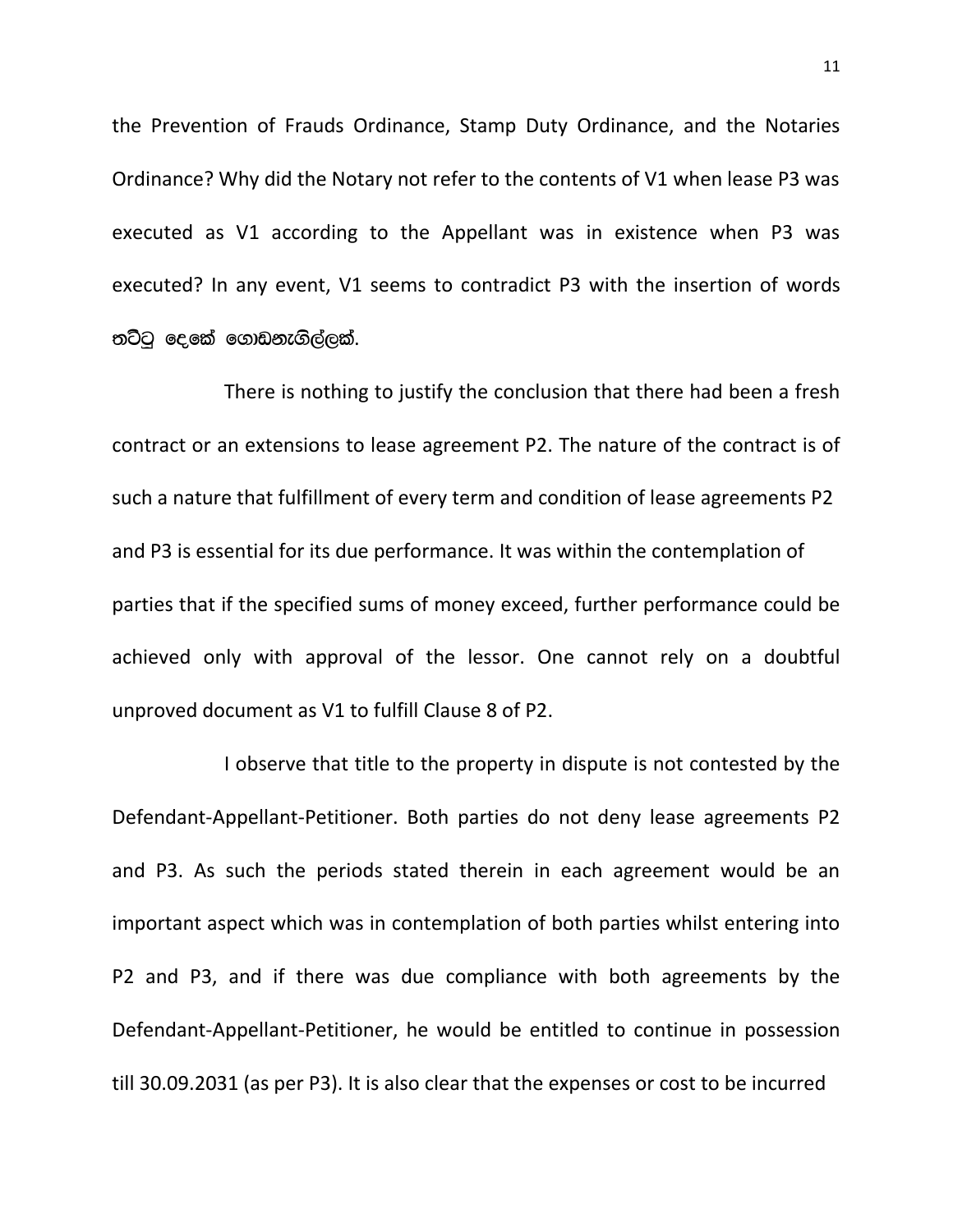as in P2 and P3 is a factor curtailed in the manner incorporated in Clause 8 of P2. Expenditure over and above the amounts specified in the two lease agreements would require the approval of the Plaintiff-Respondent-Respondent.

The Defendant-Appellant-Petitioner is not expected to act contrary to Clause 8 of P2 and the evidence transpired in the District Court no doubt suggest that the stipulated cost had exceeded, for which Plaintiff-Respondent-Respondent had not given his approval as required in the lease bond. There was an attempt to introduce document V1 by the Defendant-Appellant-Petitioner at the trial stage but court cannot recognize and accept the validity of document V1 as required by law. Therefore I find that the learned District Judge has correctly answered issue No. 16 i.e the 2<sup>nd</sup> agreement has been violated.

The subject matter of the agreements P2 and P3 is of a such a nature that time and period in both P2 and P3 and the cost of construction/construction of two boutique rooms are of a fundamental nature which goes to the root of the contract. The promises exchanged by the parties are interdependent and not independent. An effect of breach is in every case is to entitle the innocent party to damages – Cheshire & Fi Foot  $6<sup>th</sup>$  Ed. P302. There may be cases that in some instances a breach may not entitle an innocent party to be discharged from further performance. That is different from the case in hand as the performance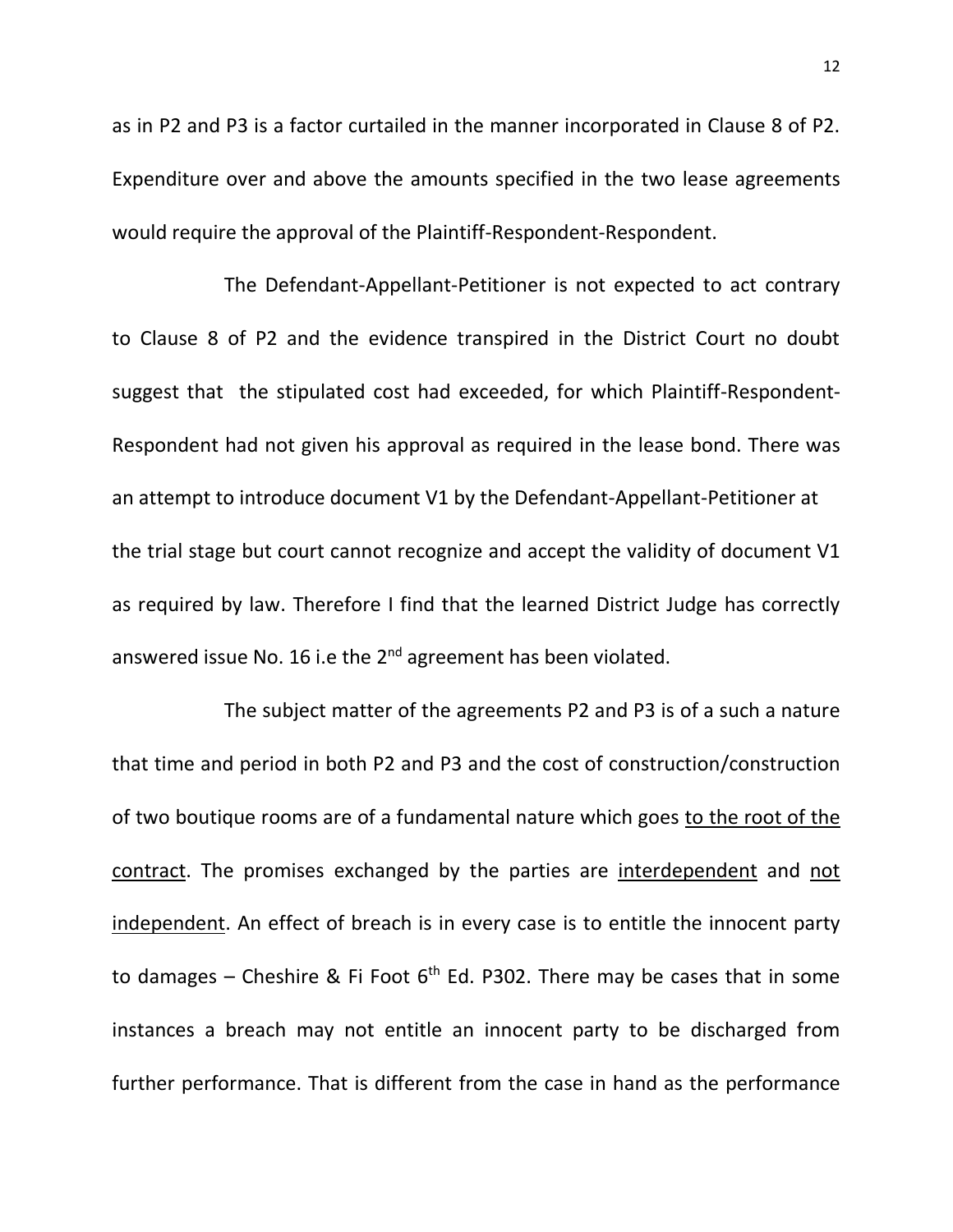of each party is interdependent, but has to be considered separately for each lease bond (P2 and P3). To explain further the terms in P2 are interdependent to each other and so are the terms in P3.

Evidence led and its terms referred to in each lease bond contemplate of two separate boutique rooms, the first being the room on the ground floor for which the roof has to be a concrete slab and the 2<sup>nd</sup> being for the room to be constructed on the said concrete slab. That is the reason for evidence to have transpired at the trial to have a betal shop on the concrete slab up to 2014 and on termination of the period in P2 for the lessor to shift to the ground floor and permit the Defendant-Appellant-Petitioner to construct the room on the concrete slab as per P3. As observed earlier in this judgment P3 is not an extension of P2.

The learned District Judge has carefully considered the evidence led at the trial and answered the issues and we see no basis to interfere with his Judgment. Issue Nos. 11 to 16 provides important answers by the learned District Judge. This explains the position of the case before the original court based on evidence. One cannot look at only issue No. 16 in isolation and attempt to demonstrate something different. Learned District Judge has considered very carefully the sequence of events and answered the issues, in the light of lease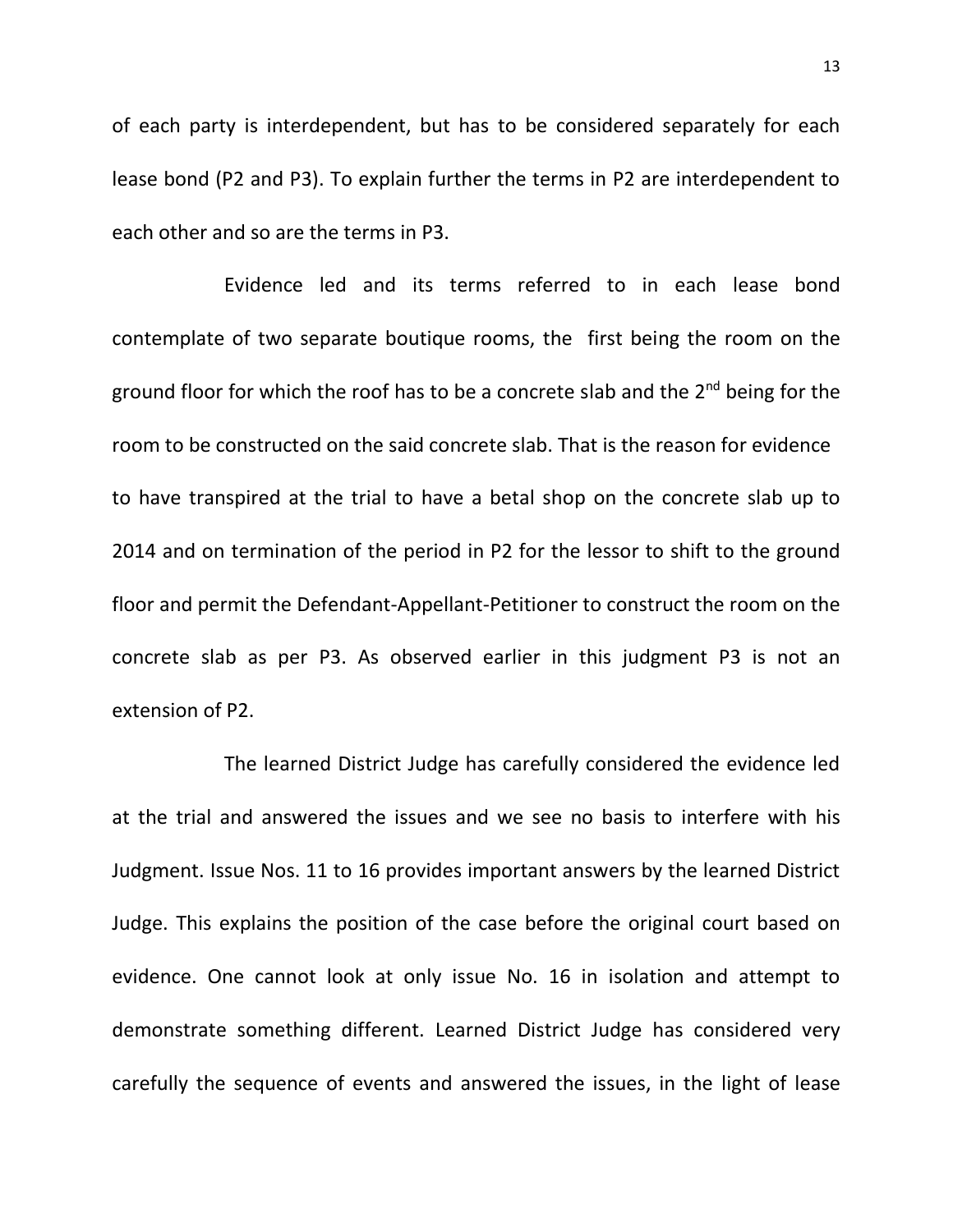agreements P2 & P3, and decided upon its legal consequences. Directions given by the learned District Judge in the last two pages of his Judgment (prior to answering issues) and entering of decree as per District Judge's Judgment remains unaltered.

The High Court affirmed the judgment of the learned District Judge and dismissed the appeal. I answer the nine questions of law contained in the petition of 01.06.2010 as follows, in favour of the Plaintiff-Respondent-Respondent.

- (a) No
- (b) No
- (c ) No the learned High Court Judge has given reasons at pg 9 of his Judgment.
- (d) High Court Judge cannot be unnecessarily faulted. Entirety of the judgment of the High Court Judge need to be considered and at pg. 8 of the judgment of the High Court refers to the periods in P2 and P3 and state it was written as separate lease bonds. P2 & P3 contemplate of two boutique rooms to be constructed on the same land.
- (e) The property leased is in extent of 10 perches of land and shown by referring to extent and its situations as lot 'B', described in condition (2) of P2 & P3. There is no failure to consider this aspect by the High Court Judge.